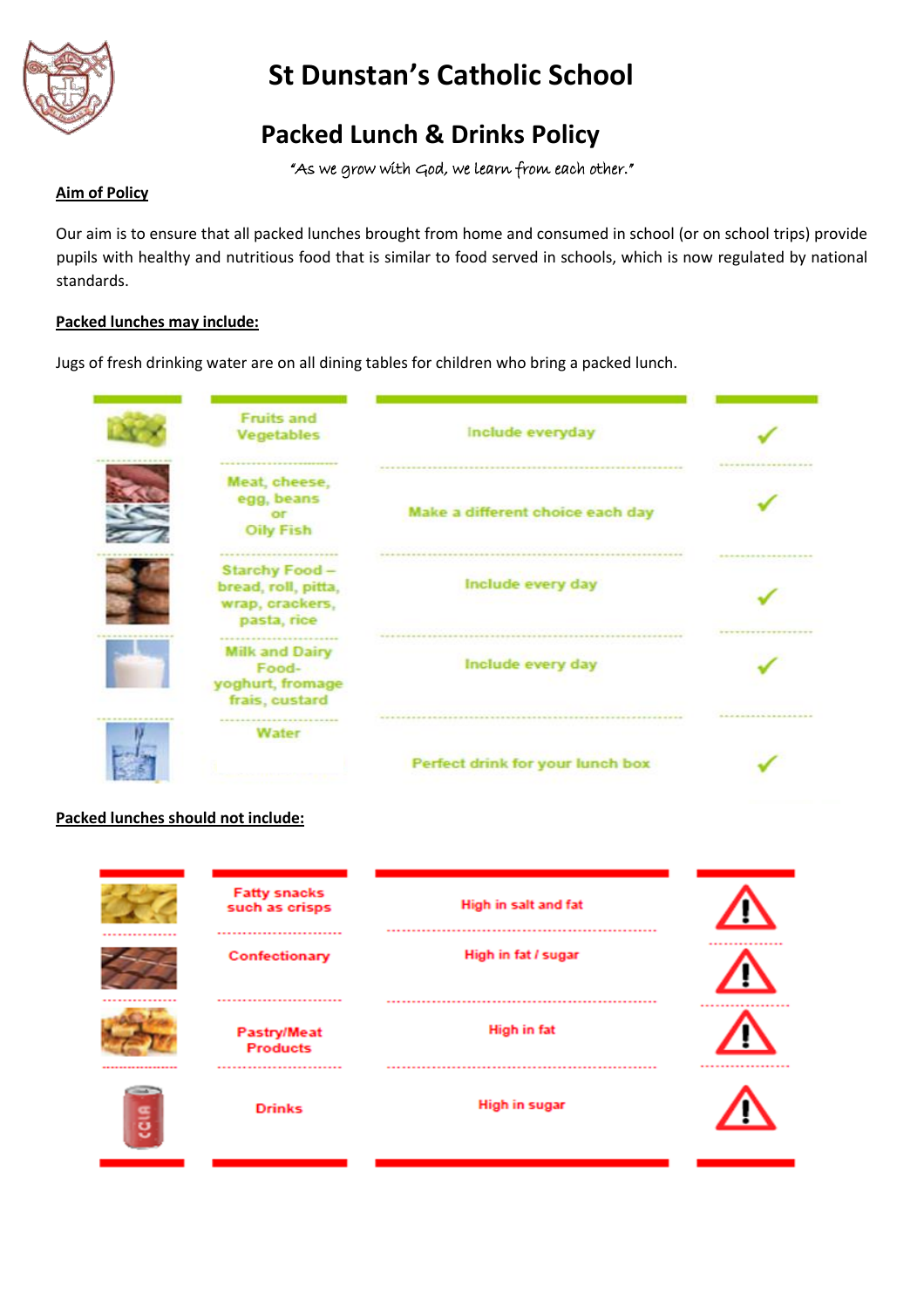

# **St Dunstan's Catholic School**

On a daily basis, staff in school see what children have in their lunchboxes, whilst supervising in the dining hall. This is an opportunity for them to talk with the children about their lunchboxes and to encourage healthy eating and drinking. Healthy lunch boxes will be rewarded with a sticker.

We may send parents a reminder of this policy if lunchbox contents fall short of the expectations in this policy. If this happens repeatedly, parents/carers will be invited into school to discuss this.

It is not our intention to tell parents what and how they should be feeding their children and we will not do so, we want to work with parents to educate our children about healthy dietary choices, so that they can make their own informed choices independently when they are older.

If your child has not eaten enough of their lunch, it will be sent home in their lunch box in order for you to see.

Schools have a key role in making sure the whole school has a healthy eating culture. Ofsted's Common Inspection Framework includes a judgment on personal development, behaviour and welfare. As part of reaching this judgment, inspectors will look at the extent to which schools are successfully supporting pupils to gain "knowledge of how to keep themselves healthy" and "make informed choices about healthy eating, [and] fitness" throughout their inspection.

#### [NHS Healthier Luchboxes, tips and swaps](https://www.nhs.uk/healthier-families/recipes/healthier-lunchboxes/)

### [NHS Eatwell Guide](https://www.nhs.uk/live-well/eat-well/the-eatwell-guide/)

The school food standards are there to support schools in helping children to learn and make healthier food choices in school. If you want to give your child an item that's not allowed under the school's packed lunch policy, then perhaps it can wait until after school? The school is responsible for your child's learning whilst at school and they need children to be well-fuelled and on-task for their afternoon lessons - please try and be supportive where you can!

### **Drinks in School**

**Only water is permitted in school. Fruit juice, squash, flavoured water is not permitted. It has been recognised that children's concentration and behaviour improves when children drink water throughout the day. Dehydration can give children headaches and make them tired.** 

- Water is the simplest and best sugar-free alternative in helping counter obesity and its associated NHS and dental care cost.
- Drinking water helps maintain the balance of body fluids whose functions include digestion, absorption, circulation, creation of saliva, transportation of nutrients, and maintenance of body temperature.
- Drinking water is vital to the kidneys, helping dissolve minerals and nutrients so that they are more accessible to the body.
- Regular daily water consumption aids cardiovascular health, helping reduce blood pressure and cholesterol.
- It also boosts immune systems, helping with allergies and asthma.
- And of course good hydration is nature's best headache remedy and helps muscles and joints work better by lubricating them allowing us to stay healthier and younger, longer.